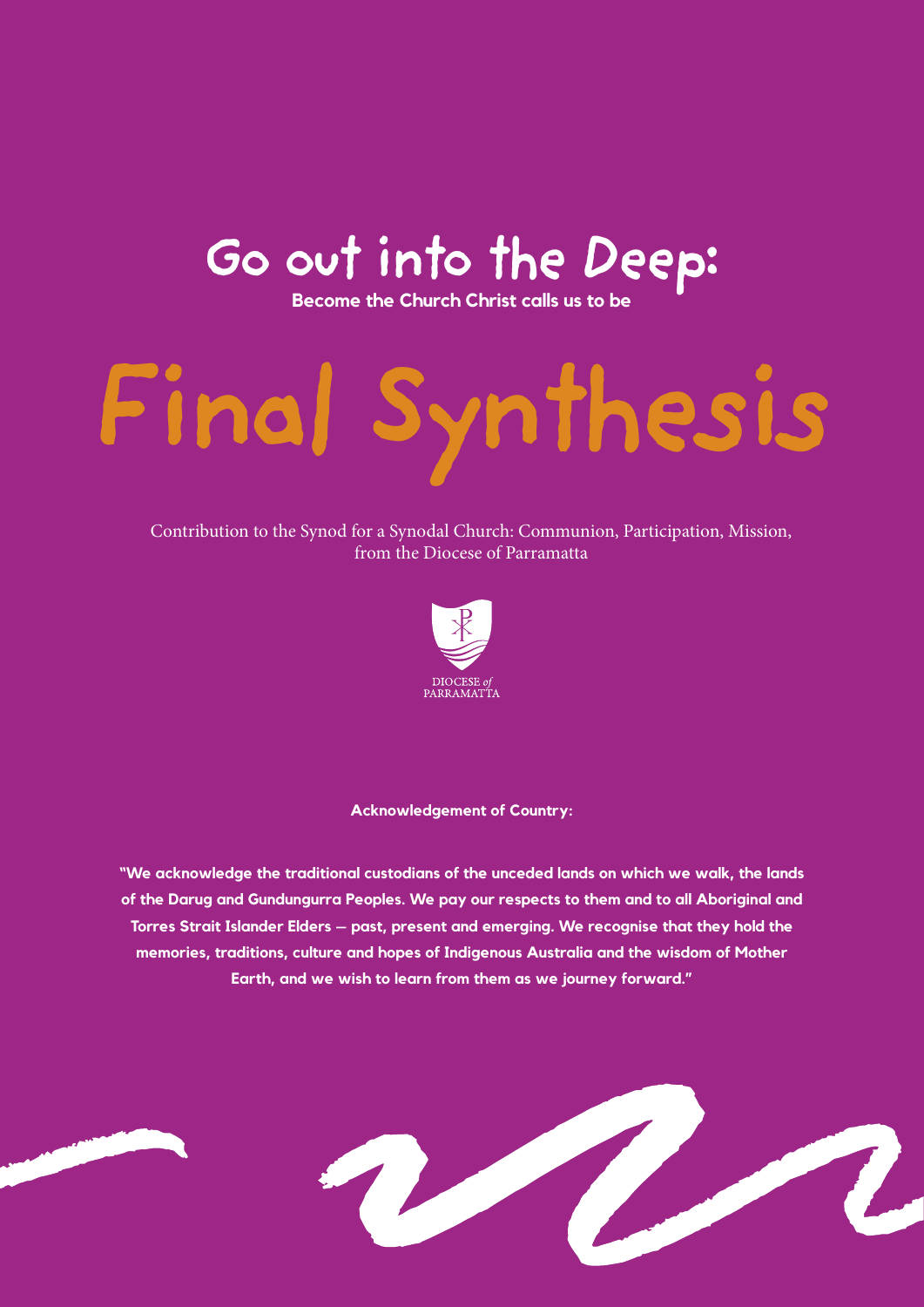# Introduction

#### *Having listened*

Having listened with diligence to the voices of the people of the Diocese and attempting to discern the Spirit within those voices and the circumstances of this local church, we submit the following Synthesis to the Synod for a Synodal Church: Communion, Participation and Mission.

In the consultation and discernment process, we have welcomed the contributions from at least 650 people from within the region, either in group or individual submissions. These respondents have ranged in age from 16 years to old age; almost equally divided between women and men, with about 40 percent being under 18 years. Respondents come from diverse cultural groups that characterize our region, which is also home to the nation's largest urban Aboriginal population.

In reading, reflecting and responding to these voices, our focus has been the core questions of the Synod process:

- *• How does this "journeying together" strengthen our proclamation of the good news of Jesus?*
- *• What steps is the Spirit inviting us to take to become a more synodal Church?*

#### *The Voices*

In listening to the those making submissions, we heard voices that spoke out with courage and parrhesia of:

- **• respect** and seriousness of purpose in all but a few submissions,
- **• gratitude** for the initiatives already underway in the diocese, parishes, ministries and service of individuals,
- **• enthusiasm** for a Church where it lives out the vision of Vatican II and of Pope Francis,
- **• determination** to work towards such a Church,
- **• joy** and **gratitude** for the blessings of the people of the Diocese, and
- **• hope** that springs from the invitation that this synodal process represents.

We also heard voices that spoke of

- **disappointment** in a Church that is moving too slowly towards greater synodality, or failing to read and respond to the signs of the times (with a missionary impulse),
- **lamentation** from those who grieve for a Church that is no longer a place of unchanging "tradition",
- **• anger** about abuse of power, of neglect of those who are more vulnerable and about lack of transparency and
- **frustration** from those who desire to play more active roles as co-responsible members in their local Church community,

We welcomed the voices of those who consider themselves **unchurched and non-believers,** as well as those who, while identifying as Catholic, no longer participate in regular worship with the liturgical assembly. We are pleased to have heard the voices of **LGBTQIA+** members of the faithful, while we are saddened by the pain and marginalization they have experienced. We are especially humbled and saddened by the pain of **Aboriginal brothers and sisters,** whose experience of trauma leaves them "exhausted from trying to be heard in the church". We are inspired by submissions from members of **religious congregations,** from members of one of the **Eastern rites** within the diocese, and from Diocesan **agencies.**

We are gladdened by the honour done to this process through submissions from members of the **Jewish, Muslim and Hindu** communities; while the number of representations was small, we are moved by their encouragement to us in this synodal journey. Finally, we have read carefully and listened with our hearts and minds to the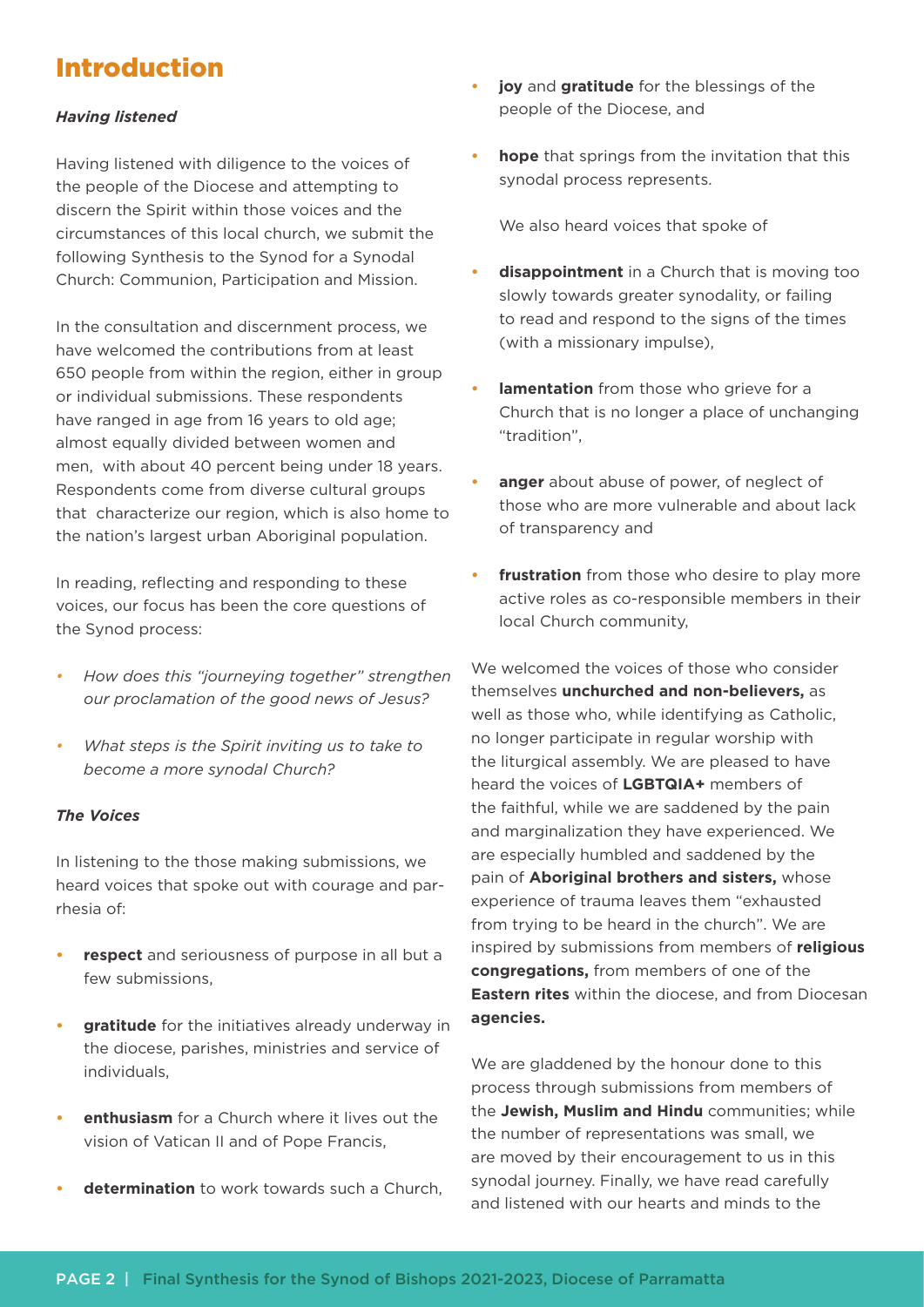more than 100 submissions which reflect the hopes, disappointments and persistent faith of the **women, men and youth** of our local church here in Parramatta.

#### *The Journey*

The discernment process highlighted the **pain and alienation** experienced by some people of the Diocese. In particular, the Synthesis is poorer for the absence of voices from Aboriginal communities of the region. This absence reflects upon us as Church and, despite the committed efforts of some individuals, our failure overall as a Church to invite…to sufficiently listen… listen…to listen again… and to act.

We are surprised by the strength of feeling expressed by those responding with concern about the current direction of the church towards synodality and seeking to return to a **more certain way of "tradition".** We heard in their voices a real lamentation. We also discerned something of an indictment for our failure as a Church to effectively support believers towards a more informed adult faith.

The process highlighted for the Writing Group significant **challenges** in the way we as a Diocesan Church **communicate** within and across the region. It was very evident to us throughout the writing process that many of the faithful were denied the opportunity to be involved in this process which was impacted to a degree by circumstances of pandemic lockdowns, Christmas season, long summer holidays etc. We are edified by those who did respond, but we sense with considerable disappointment that most parishioners in the pews on Sunday would be **unaware of the Synod and of the Diocesan process of consultation** and discernment. For those of us familiar with organisational life, we have difficulty understanding how a clear priority for the Church, which comes from the Pope himself, and is handed on by our Bishop, appears not to be a priority for every parish and agency of the Diocese.

Some submissions were not directed to the questions posed in the Preparatory Document and Vademecum but to a question put to them around the relevance of the Church. In most instances, we were able to read in the sentiment of these submissions the intent of writers relating to the Church's life and mission and we have considered them in our reflections. There were nine submissions which rejected the validity of the Synodal process.

#### *The Audience*

Our hope is that this Synthesis will provide a practical tool as the people of the Diocese journey forward, **exercising synodality in this particular Church** in this place, in a way that contributes to the synodal conversion and experience of the **whole Universal Church.** *"As Pope Francis has emphasized, 'only to the extent that these organizations keep connected to the base and start from people and their daily problems, can a synodal Church begin to take shape'." 1*

1 International Theological Commission, Synodality in the life and mission of the Church, 2018, para 77, https://www.vatican.va/roman\_curia/congregations/cfaith/cti\_documents/rc\_cti\_20180302\_sinodalita\_en.html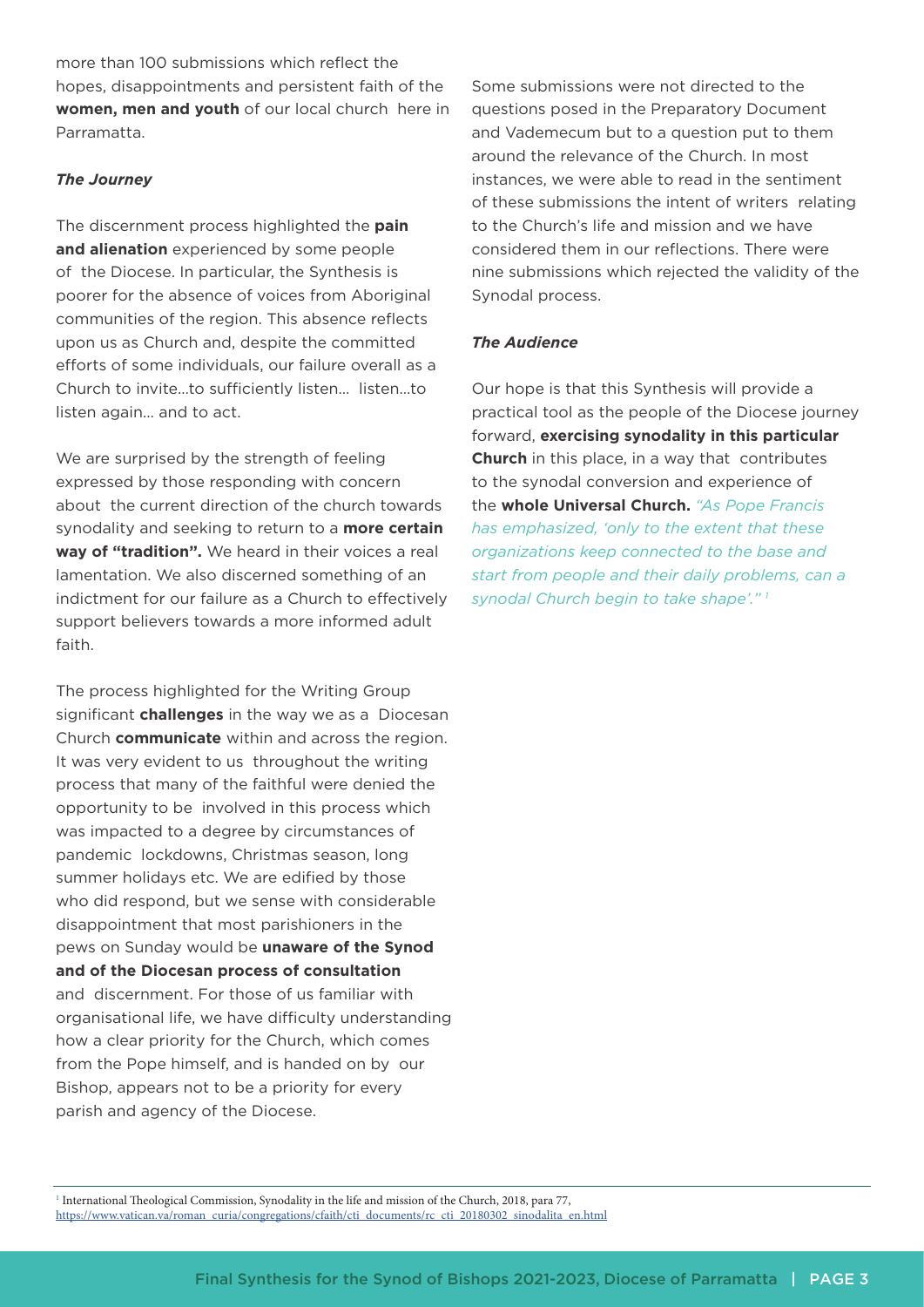# How is our experience of "journeying together" strengthening our proclamation of the good news of Jesus in the Diocese of Parramatta?

From the consultation process we discerned seven key themes relating to how we are journeying together in the Diocese of Parramatta at this time. None of these themes stands in isolation. They intersect and contribute to each other. The consultation and discernment process lead us to make the following key statements:

1. The synodality that is **already being experienced** in the Diocese of Parramatta gives us hope for the Church's mission to spread the good news of Jesus..

2. Parishes, diocesan agencies and ministries who practise greater synodality experience a journey **of transformation** and **cultural change.**

3. **Leadership** that **fosters synodality** and is **accountable** and **transparent** encourages imaginative initiatives and a greater involvement by a wider group of the faithful, with all their gifts, in the mission of the Church.

4. Those who experience **education and formation** underpinned by sound theology and scripture, are nurtured in faith while they exercise the mission arising from their Baptism

5. Our shared sense of proclaiming the good news of Jesus is strengthened and enriched when the **diversity and difference,** which are the hallmarks of our region, are celebrated within our church life and worship, and when the women, men and children of the Diocese experience that **inclusive sense of belonging** that they long for.

6. Creative, inclusive and welcoming **liturgy** which highlights the sense of the sacred and reflects the community's diversity strengthens the communion of the faithful in their mission.

7. **Partnership and collaboration** within the Diocesan church, between local church communities, and with the wider society energises and unites diverse people to work for the common good in a shared mission of good news for our world and creation.

Underpinning each of these themes is the core **Mission** of the local Church to make the good news of God's love and compassion, as shown to us in Jesus Christ, present in the lives of all people, "especially those who are poor and in any way distressed"2. This is **a mission shared by all the faithful through our baptism.** Synodality, the way of being Church to which we are called at this time, is at the service of this mission - to enliven, strengthen and constantly renew it.

#### *Synodality*

As a starting point, synodality for the Church of Parramatta means walking together in welcoming communion; all the faithful discerning together, through dialogue that is attentive to the Spirit, the way forward to promote the mission and message of Jesus, now at this time, here in this our world. Synodality is about "discerning a new model for the third millennium" that responds "to the following of Jesus in our age."3

<sup>2</sup> Second Vatican Council, "Church in the Modern World," Para 1

<sup>&</sup>lt;sup>3</sup> R. Luciani, "Synodalisation of the whole Church Towards a new ecclesial reconfiguration in the light of Synodality," Iglesia Viva, No.287, July-Sept 2021.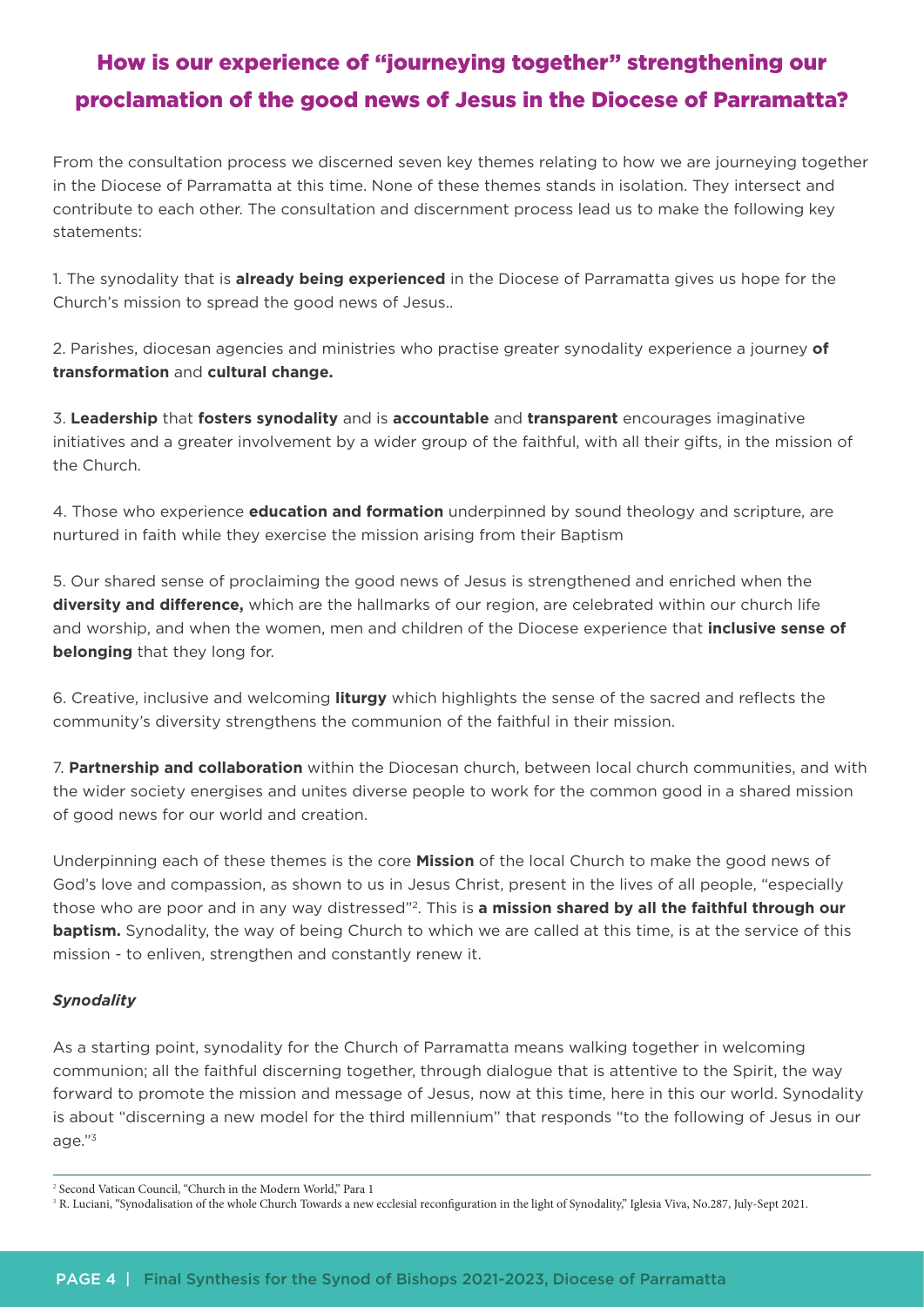When we reflected on the logo for the Synod of Bishops, faithful in the Diocese commented on:

- the inclusion of all people in the colours ages, capacity, roles reflecting a Church that is diverse, led by the smallest - children, the 'little' people, those without status;
- all are walking forward in the same direction on a shared mission, guided by the Holy Spirit;
- the symbol of the bishop, with crosier in hand, leads by walking among the People of God; the rainbow-coloured People of God walking together in the shade of the Tree of Life under the light of the limitless Son/Sun of God's love;
- the tree representing Christ himself, the deep roots of our faith; the tree in aboriginal terms is the shelter under which all gather to commune, discuss, discern;
- *synodality* as a way of being Church, that calls us to conversion, to change from the usual way we think and act.

The Consultation process highlighted that this understanding is the starting point only: we are called to continually deepen and contextualize what *synodality* means for our local Church.

For clarity, we will elucidate each theme briefly. Direct quotes from submissions are highlighted in colour and italics. The concluding section of the Synthesis focuses on the question, "What steps does the Spirit invite our Diocese to take to grow in journeying together?" We will identify the actions that the Diocese commits to in response to this discernment.

## **1. The synodality that is** already being experienced **in the Diocese of Parramatta gives us hope for the Church's mission to spread the good news of Jesus**

We have heard through the consultation process examples of synodality in our Diocese which include:

- The 2019 Diocesan Forum, "Go out into the Deep"
- Pastoral Councils at a Diocesan and Deanery level
- Some well-functioning Parish Pastoral Councils
- Diocesan leaders who are open to take steps to implement a more listening Church
- Schools in multi-faith communities who live out a culture of intentional welcome and inclusion with deliberate and collaborative leadership
- The leadership of Catholic schools across all states and territories in Australia
- Agencies of care and health that reach out to everyone regardless of faith, practice, culture and lifestyle
- The initiative of "Listening Circles"<sup>4</sup>
- Diocesan Interfaith Commission and Columban Centre for Christian Muslim Relations based in the diocese.
- The wisdom and practice of members of Religious Institutes
- "Walking with Refugees" initiative of Diocese taken up by parishes
- Initiatives that provide a space for listening with Aboriginal communities, such as Yarning Groups, Jarara Indigenous Education Unit, activities centred around the parish of Emerton, Catholic Care, Reconciliation Action Plans (CEDP and Sisters of St Joseph)
- Individual believers who strive in many ways to listen to the Spirit in their attention to the Word, Church teaching, the people they encounter, in creation and in the signs of the times

4 Listening Circles provide a safe space, time and an authentic audience where the voices of those who have been impacted by abuse, betrayal, neglect, distress and trauma can be heard. Listening Circles begin the journey of restoration from harm.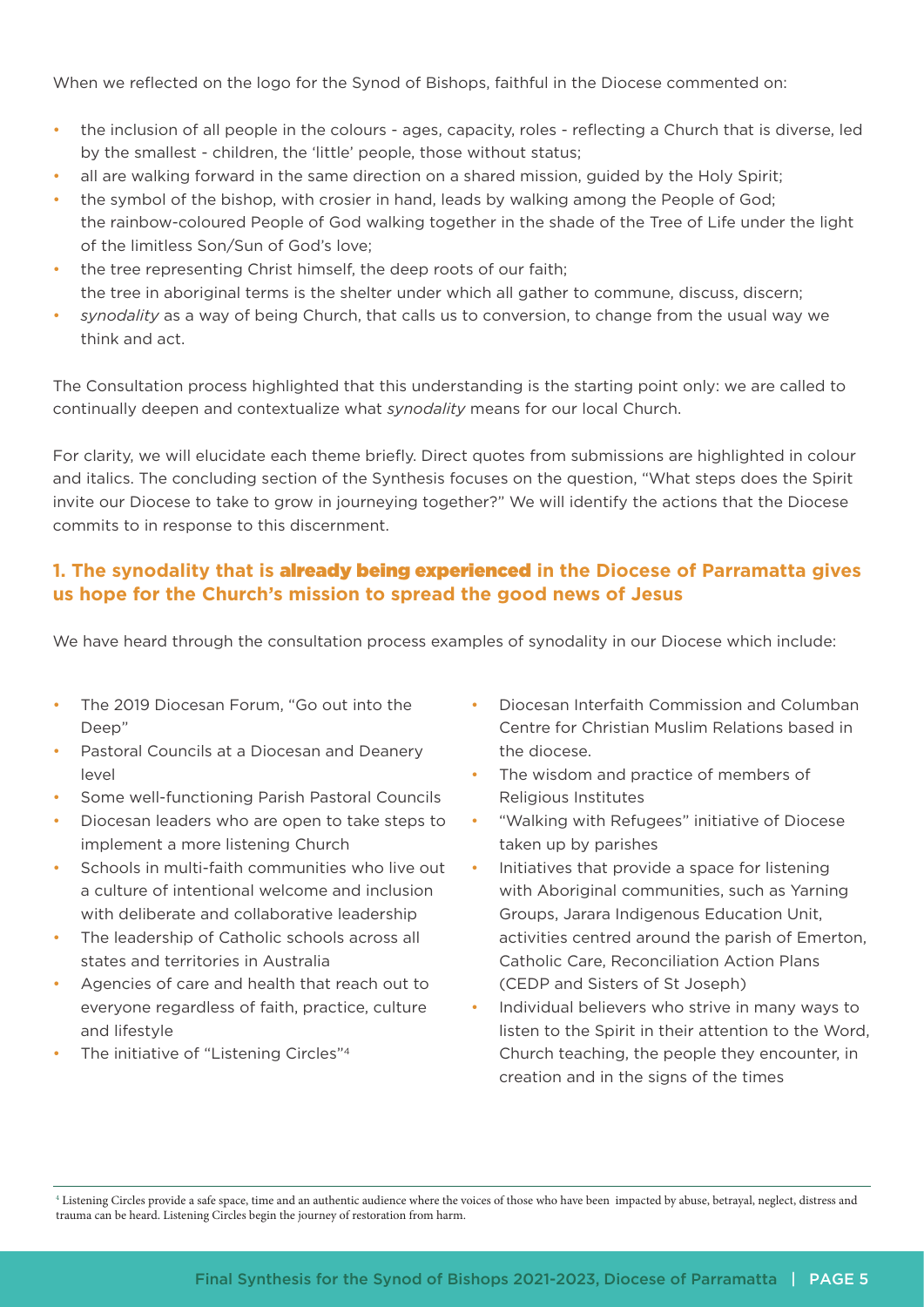There is, in the Diocese, "a desire and confidence to journey in ways which offer liberation for people". At the same time, faithful in the Diocese recognise that we need to heighten our awareness of what that liberation - Jesus' message of salvation - might mean for us. In particular, the consultation and the response to the Draft Submission highlighted that the Church of Jesus Christ must respond, as Jesus would, to the following:

- The immediate issue of climate change as we witness the impact of human existence upon God's Creation…"the cry of the earth" as Pope Francis said. Our responsibility in Australia to the whole world as well as our immediate region;
- The millions of our sisters and brothers who live in extreme poverty, unjust situations and desolation, and all those who are in need. For our Church, here in Australia, this includes in a special way, the rejection of asylum seekers and refugees, the unaffordability of housing and life for the young and many others in our community…"the cry of the poor", as Pope Francis said.

#### **2. Parishes, diocesan agencies and ministries who practise greater synodality experience** a journey of transformation **and** cultural change.

The need for Cultural Change is one of the most significant themes emerging from the submissions in terms of frequency and one in which there were strongly divergent views. Submissions spoke of seeking a Church with **a culture of inclusion, welcome, outreach and shared responsibility among all, clergy and faithful.**

Pope Francis's leadership in reform is an ongoing journey in transformation that

*"needs expression in local structures. Whilst the Vatican II Council process and documents were successful in calling the people of God to engage and participate, so that the Church and society could flourish, it* failed to reform the structural components of clericalism".

**Structures need to reflect the vision of synodality** so they "allow us to practically journey together."

Synodality is a way of being Church towards which we strive. The Church is always in need of conversion. **Leaders were seen as critical** to the formation and promotion of culture in the church, as in any organisation.

There was a strong call for **a shift in culture** in the local Church so that the **communion of all the baptised** is more evident and their **co-responsibility** for the Church's mission recognised and given expression in structures and practices especially at parish level. Submissions specifically asked for the greater inclusion of **women in leadership** and in ordained ministries, and a **culture of welcome** to the divorced and members of the LBGTQIA+ community.

*"To journey together as one body of Christ,* brave

dialogue and active intentional effort must occur. *Non-heterosexual relationships are* not to be feared*…LGBTQIA+ people are to be intentionally included in Catholic ministries without condition on their relationship or marital status."* 

Suggested strategies included pastoral letters affirming a Catholic theology of inclusion of places demonstrating a culture of welcome and safety for all people to pray, "regardless of sexual orientation or relationship status."

Other respondents noted an imperative for recognising women "in every facet of Catholic life…"

*"Without women visible as church leaders, there will be no church worthy of leading."* 

#### *"We need to rid ourself (sic) of the misogynistic rules which allow sexual discrimination even in these imes."*

Practical strategies that were named around this theme included the Spirit calling the Church to allow the faithful to contribute to the choice of bishops, but "not in a political or democratic way"; removal of the gaps between the faithful and clergy, such as by removing "titles of superiority". Allowing priests to marry was seen as potentially providing an important recognition of the partnership women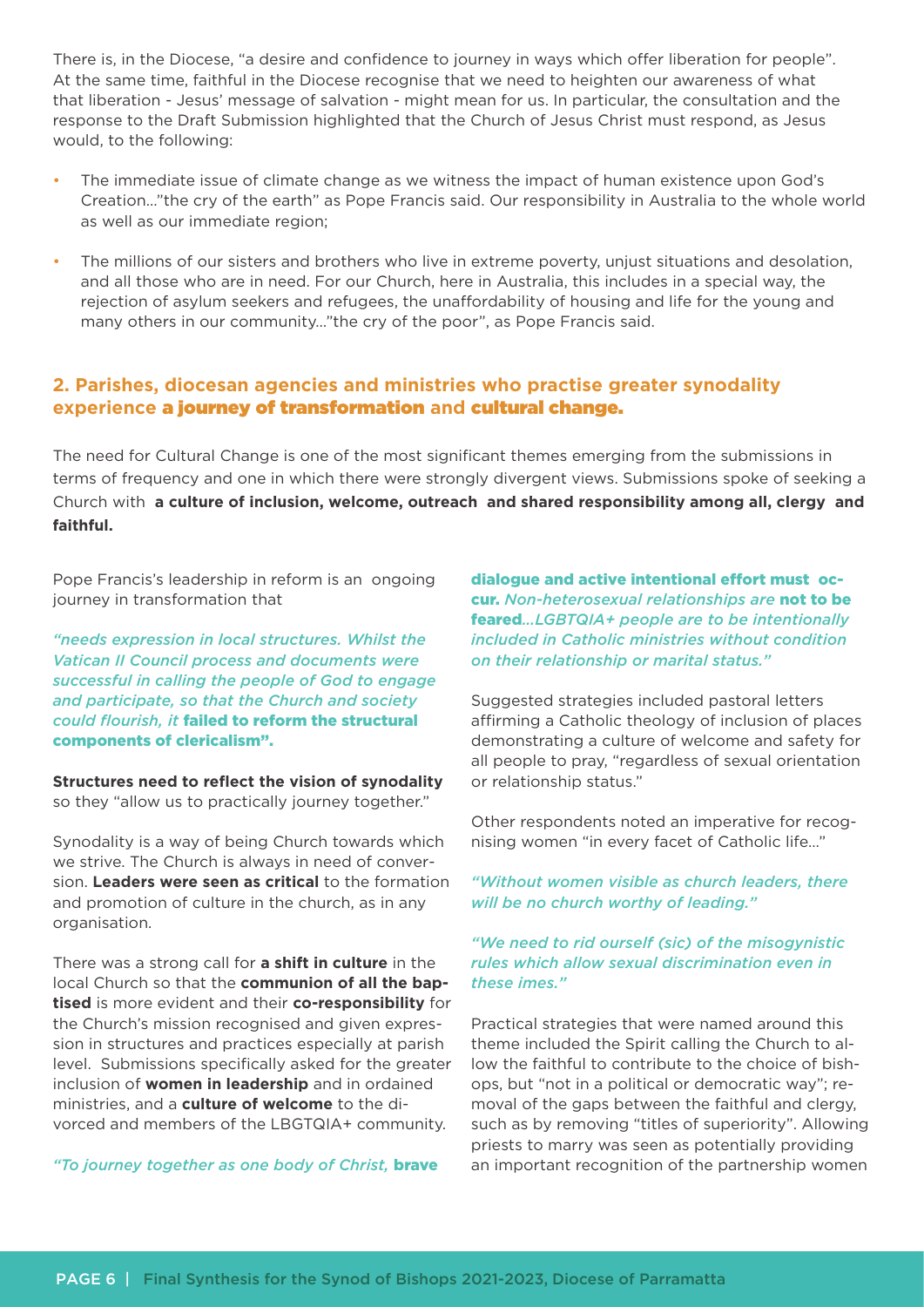should hold in the Church, while restoring "balance and the trust that has been lost as a consequence of the institutional abuse".

At the same time, some submissions reflected disappointment about current Church culture, some using very different language from those summarised above. The following submission typifies the sentiment of this group.

*"We thank the Diocese of Parramatta for giving us the opportunity to voice our view on the direction the Church should move. We urge our Bishop and Holy Father to give the faithful the fullness of the faith both in belief and practice… change their direction and* urgently return to tradition."

*"After Vatican 2, it seemed the church doors and windows were opened, and a fresh breeze blew through renewing the church and us as individuals. In recent years it seems the doors have been* 

*closed again and we have gone backwards instead of forwards… Let's open the doors and windows again and let the Spirit completely blow the cobwebs away or we will be faced with ever dwindling congregations of old folk."*

These are **very different orientations,** challenging to reconcile. Yet, both come from faith. Both voices expressed pain and a measure of lamentation. **All voices need to be heard** and responded to. A family offered a voice of hope between the two positions:

*"The Catholic Church is steeped in tradition. Tradition is important in a shared understanding that is communicated within and between generations. However, in order to move forward, the Catholic Church needs to make significant changes … We feel this can be done while maintaining some of our traditions while ceasing to practise others"*

**3.** Leadership **that** fosters synodalit**y and is** accountable **and transparent encourages imaginative initiatives and a greater involvement by a wider group of the faithful, with all their gifts, in the mission of the Church.**

In this theme, submissions noted:

**All the faithful share** in the leadership/co responsibility for mission by virtue of their baptism. Some feel blocked from exercising this co-responsibility; some would welcome direction on how to exercise leadership.

Leadership that is welcoming, service oriented, united in mission and ready to reach out to the margins, especially at the local parish level, is possible. It has been done. **It can be done.**

*"Those priests and bishops (ours especially) that are willing to share their power through parish councils, respectful dialogue, communities; thrive."*

One submission offered a definition for leadership consistent with synodality:

*"Synodal leadership has certain* key characteristics: *being mission-oriented to the pastoral needs of this place at this time; open to inclusive dialogue and mutual listening; humble and service oriented; open to conversion, change and the bidding of the Spirit; committed to discerning decisions within a local community.* 

*All of these are based on a faith that recognises the priesthood of all the faithful and the unerring 'sensus fidei' of the whole People of God."*

Some priests appear to lack understanding about what Pope Francis means by a conversion to synodality or perhaps **how to implement** it. Submissions urged the Church to learn from **good practice** outside the Church as has happened in the ministries of education and health with attention to people management. These include ongoing professional learning for those in leadership, performance reviews, reporting. This applies to those in ordained ministries as well as those in other leadership roles.

When priests come from overseas, they need to understand the model of church and church leadership that we follow in the Diocese.

*"Team members need to be given power to co-decide key decisions with the clergy, using a discernment process to assist in decision making. There needs to be transparency and accountability in financial processes and all decision making. Lay people at all levels should be included in decision making thus* utilising everyone's gifts and talents.*"*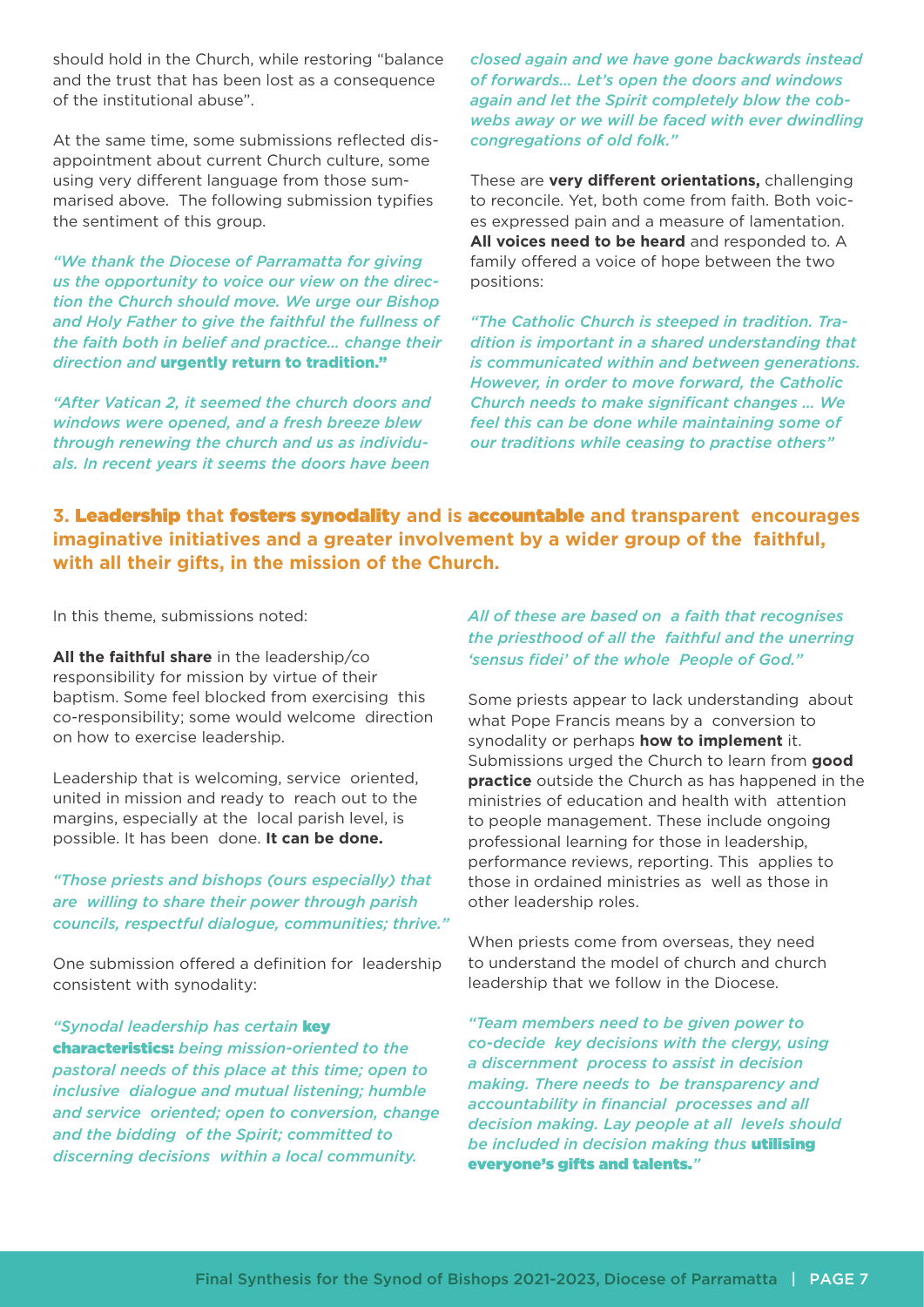Some disappointment was expressed around provisions, such as Parish Pastoral Councils.

*"(Parish)* goals are not well articulated. *Our parish does not have a mission statement. We have had an autocratic pastor who made all the decisions. No co-responsibility."* 

Parish Pastoral Councils do not exist in some parishes or the spirit of synodality is stymied by a clerical-centric approach; many submissions community when an incoming parish priest abandoned existing parish priorities and practices and arbitrarily brought things to a halt.

*"I have had* some feeling of synodality *working with other parishioners with a different pastor. My experience on parish council over many years has been that they are a waste of time as the pastor mainly appointed those he liked and then did as he wished."* 

Another suggestion was to use the time prior to Parish AGMs, to inform and form parishioners about synodality and how it relates to the role of those on Parish Pastoral Council (or Deanery and Diocesan Councils).

A call for greater accountability was also reflected in those voices that asked for **greater initiative** especially at parish level, in reaching out to the young, the unchurched and to seize opportunities to build community.

*"The need for* good transition of parish *priests was highlighted as the damage done to parishes with a new PP coming in and 'starting from scratch' was noted to be very damaging to a community."*

There is appreciation and respect when **good processes** are in place. Of particular note, is the story of a religious institute of women and their journey since Vatican II into synodality and into bold new areas of mission, supported by a budget aligned with values.

*"I thought that the [draft] document spoke well about the need for adult faith formation and accompaniment of our people in the Diocese, but what was lacking was how synodality informs and influences the formation of our seminarians. After all, if our focus is only on the laity, we can forget that turning out newly ordained priests who would like to perpetuate clerical power (i.e. clericalism) would undermine the intent of the document!*

A suggestion was made about identifying *'synodal leadership cells'*, that could model good practice for other priests and parish leaders in synodality. If people don't know what synodality looks like, they won't be able to implement it.

*Transformation within the church does need the full support and engagement of the clergy in leading or allowing shared leadership and synodality. Unless they are on board we will make little progress in becoming a more authentic community of Christ's disciples.* 

A minority voice came through responses to two postings on Facebook intentionally directed towards those who would **not normally associate with church**. Lack of transparency around finance and accountability in the management of sexual abuse, in particular, were strongly criticised

### **4.** Those who experience **education and formation** underpinned by sound theology and scripture, are nurtured in faith while they exercise the mission arising from their Baptism

**Education and Formation** emerged as a theme. Developing **a shared understanding of "synodality"** is key to the synodal journey. This requires the Diocese to recruit appropriate personnel with the skills and capabilities to develop the formation programmes to support such initiatives.

Another submission lamented:

*"Synodality has never been a goal of formation for our local Church community. Synodality is a nature* 

*of the Church that I've never heard of before until the opening of this Synod. There are* no ways of formation *being used by our local Church to foster synodality, especially when it comes to making decisions, consulting, and governing in the Church, well not in any direct or conscious way. … we need people with expertise in collaborative working, listening …"*

There is a call for lay people to...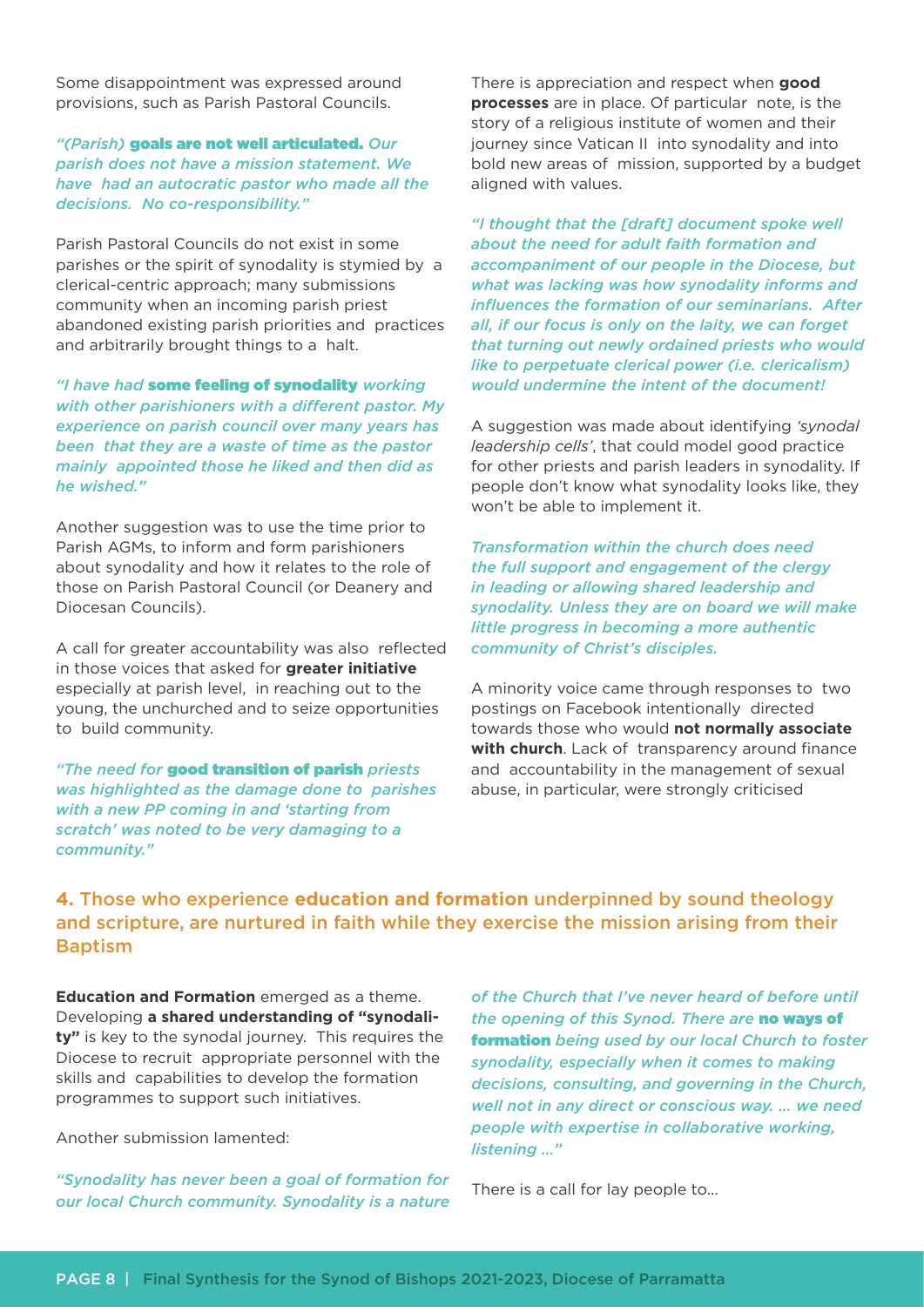*"…be given training in formation and spiritual discernment, so they use the 3H (Head-Heart-Hand) paradigm effectively. Delving deeper into the Scripture through hermeneutical approach is imperative for equipping more people with theological knowledge."*

Even though there are existing adult and youth education and formation program conducted by the Mission Enhancement Team (MET) and Catholic schools in the Diocese, the educational activities occurring within parishes is disparate, and **more opportunities** for adult education and formation in theology and spirituality for both adults and youth are called for.

*"Parishes continue to operate as silos and the opportunity to meet together and share resources or grow together is missed. …How do we encourage and share such initiatives and work better together as communities instead of being siloed parishes?"*

Given that Greater Western Sydney is home to the nation's largest urban Aboriginal population, an understanding of the rich spirituality of the indigenous cultures is identified as an area of education and spirituality required for the development of synodality.

#### *"Deep Listening to our aboriginal brothers and sisters can better inform our church …"*

A minority of voices called for education and formation based on a pre-synodal understanding of the Church.

*"Our Church needs more teaching on Tradition, the True Presence, the Sacraments, the Mass, The Bible, the Catechism, our Saints, Church History, appreciation of Church Art and Architecture through the Ages, the role of the Catholic Church in evangelising and civilising the world, greater respect to Christ in the Liturgy."* 

**5.** Our shared sense of proclaiming the good news of Jesus is strengthened and enriched when **the diversity and difference**, which are the hallmarks of our region, are celebrated within our church life and worship, and when the women, men and children of the Diocese experience that inclusive sense of belonging that they long for.

We recognise I**nclusion, Diversity and Difference** as an emerging theme. **"Openness to the other"** would be an appropriate hallmark of the diocese, which is home to **a culturally and spiritually diverse** population because of migration and affordable housing. Many parish liturgies reflect this diversity. Some parishes actively support **specific cultural communities** and there are many migrant chaplaincies operating in the diocese. Many parishes are active in **supporting refugees** within their communities.

There is the call to actively accept **Aboriginal spirituality** and seek ways to incorporate these into liturgies, with sensitivity and care to avoid cultural appropriation.

*"The contribution of Aboriginal and Torres Strait Islander Catholics to the life, mission, spirituality, worship and governance of the Church is greatly appreciated but constitutes unfinished business …"*

The voices of the LGBTQIA+ call for inclusion and acceptance and this is **supported by many** who recognise that we are all made in the **image and likeness of God** and we all have the right to be

treated equally.

Overall, as one respondent expressed

*"I still see the same judgemental and discriminatory attitudes and teachings". We have much work ahead of us."*

Another submission wrote:

*"We live in a Kairos moment, where the Gospel is calling us to live courageously and authentically and thus, the synodal journey is incomplete without the full and equal participation of LGBTQIA+ Catholics."* 

A minority of voices regard the recognition of other faiths and LGBTQIA+ as creeping relativism which **diminishes the authority of the Church** and precipitates the falling numbers of practising Catholics.

In recognising our common Baptism, the voices of those from **other rites** of the Church feel that much of their rich tradition could be shared and incorporated in the Liturgy.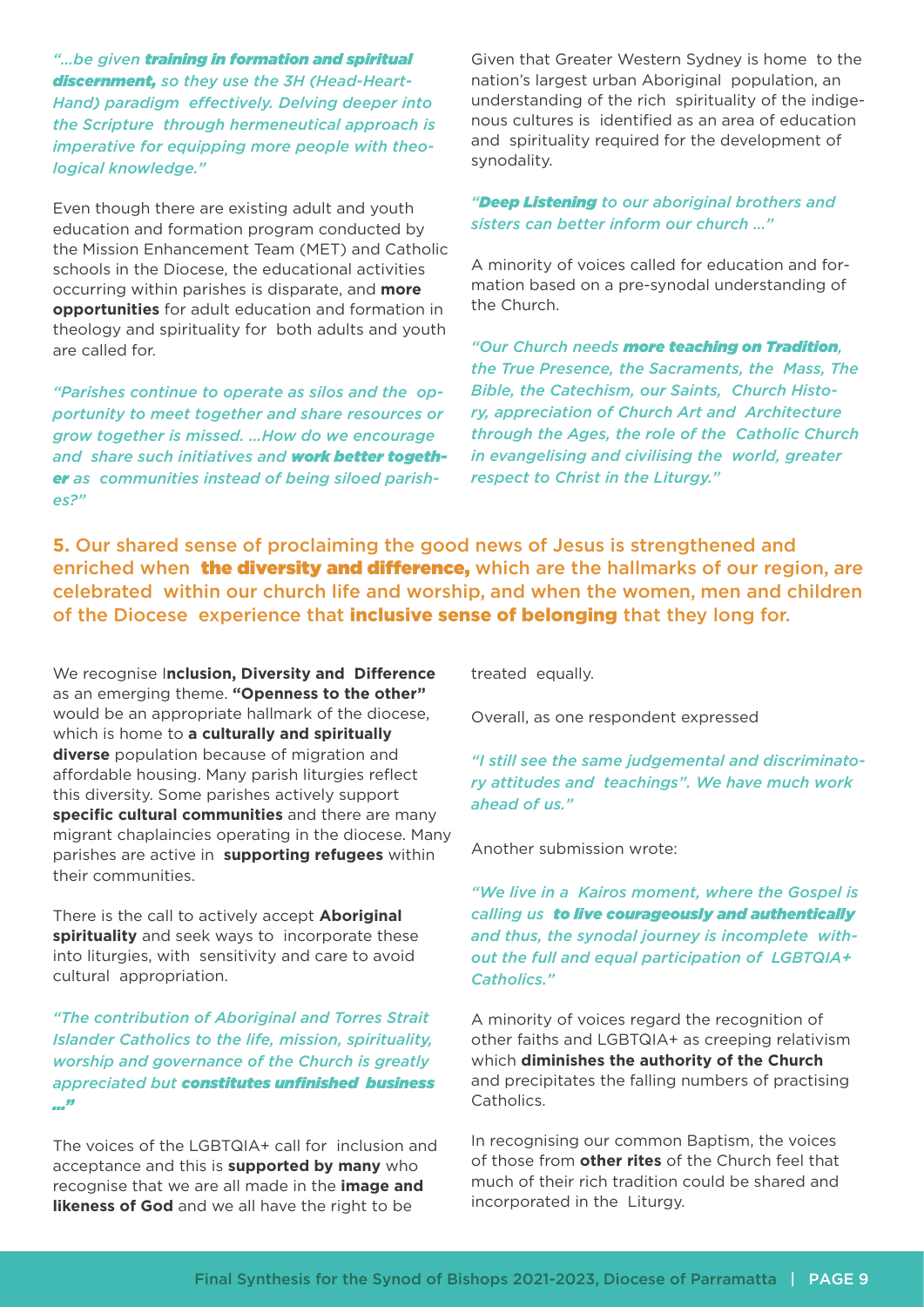*"It is perplexing to me that with such a multicultural country as Australia, there is not more done to include their cultural practices of celebrating liturgy...(We) should be inclusive to both Eastern rites and Roman rites, ordinary and extraordinary forms. Each is beautiful and unique and builds appreciation for each other. People feel resentment when only one form or rite is esteemed, and other forms are suppressed."* 

It is important that we listen to those from the Diocese's diverse cultures who find nourishment in the traditional Church.

*"We hope that a synodal process will involve forming an understanding and an inclusion of those who love the old rites."* 

With a large multi-faith population in Greater Western Sydney, acceptance and recognition of all peoples call to the Church to consider ways to walk with people of other faiths and **celebrate commonalities.** The Columban Centre for Christian-Muslim Relations actively promotes dialogue with the Islamic Community. Schools of the Diocese support many young men and women from these communities.

*"An emphasis on Interreligious Dialogue with our neighbour, brothers and sisters of* **other faiths and those with no faith** *is so important as we live in a very multicultural and multi-ethnic society."* 

 There were calls for us as Church to learn to be **comfortable with the differences** between us and not to fear **robust dialogue.**

**6.** Creative, inclusive and welcoming liturgy which highlights the sense of the sacred and reflects the community's diversity strengthens the **communion** of the faithful in their mission.

*"If the Liturgy is the "Source & Summit of the Church's Life", its theology & prayers, (especially its Eucharistic Prayers), & homilies MUST be infused much more with the knowledge gained from Cosmology, Psychology, Sociology, etc. as must be its structure & leadership. Perhaps then I might be able to return & recommit. In the meantime, with my short life, I must seek the "food" to sustain me, from Jesus, but not within the Catholic Church."*

We heard appreciation for the liturgy as the **expression of our faith**, and the recognition that it provides the **basis of synodality**. Some respondents yearn for more community activities based around worship.

There was a call for liturgical texts to be "more loving", less misogynistic and hierarchical, and more consonant with contemporary theology, including that relating to cosmology

A reduction in clericalism and more formation for the parish community were seen as leading to more creative liturgies. Many people would like to see our liturgies become more enlivened and inclusive, with **"more love"** in the language of the prayers and readings. People reacted negatively to the emphasis on sin and sinfulness in the Eucharist instead of on the joy of **being children of God.**

Some sense that people in **marginalised** groups are not welcomed at Sunday celebrations and noted that there needs to be more inclusion of those not

attending Mass.

People with disabilities should be invited into roles in Parish and Liturgy.

For some the Traditional Latin Mass brings a **different beauty** to that of the Novus Ordo, without impinging on the call to become a synodal church. Others feel marginalised for their **preference for both the TLM and traditional pre-Vatican II ways** of being church.

An Eastern Church community dreams of celebrating their Syriac Mass in English so they can more easily welcome members of the Roman church. They also see their way of being church as particularly synodal, with a parish council, or Prathinidhi yogam, composed of representatives of smaller local wards and a strong emphasis on teaching of the faith to children.

#### *"…the challenges of integration and inclusion of many cultures in respect to celebrating liturgy and involvement in church life are very complex but need to be addressed as we journey together towards synodality."*

Worship and prayer shared with other Christian churches is a powerful means of working towards Christian unity, as are simple intentional ecumenical gatherings, especially but not limited to, those organised between Christian ministers.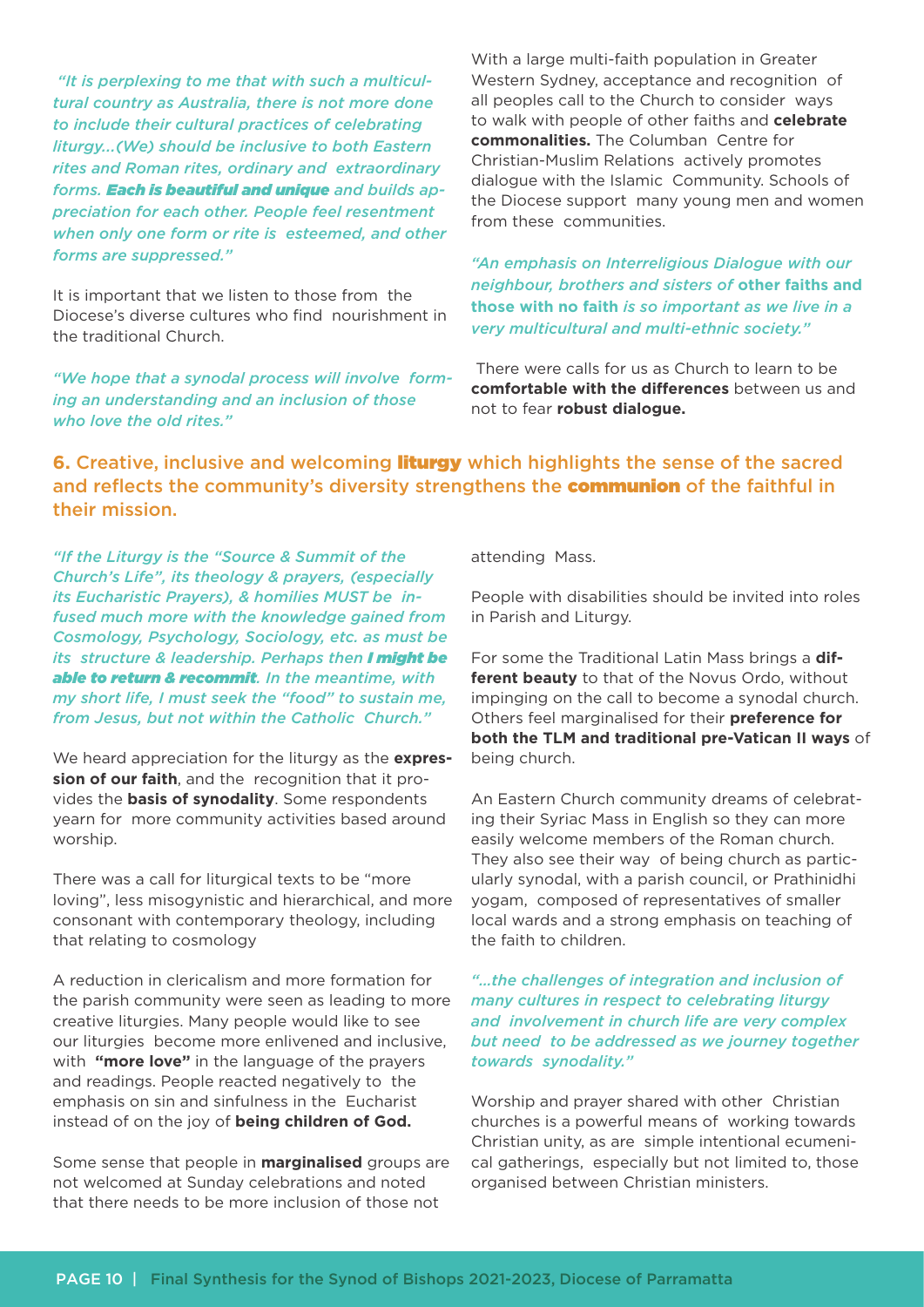*"The longer they met together the longer they would pray together."* 

*"The promotion of lay ministries and participation of the faithful in the Church's mission is paradoxically achieved through the liturgy itself, and through the preaching and good example of the bishops of the entire Church."* 

We heard that **acknowledgement of the original inhabitants and custodians of the land** we live on could become more prominent in our celebrations and places of work and worship; that Aboriginal Spirituality could be included more in our celebrations; and hopes that more will be done to facilitate the flourishing of Aboriginal communities, through healing, through journeying with them, and more formal action for **reconciliation.**

*"The liturgy is definitely a means (and end) by which synodality is achieved, formed and fostered, but is achieved indirectly and subconsciously. I'm sure after this Synod the Church will be more aware of the power and importance of the liturgy, and hopefully there'll be more people participating in the liturgy, particularly in non-sacramental liturgies, and in greater communion and friendship with the consecrated and ordained members.* 

**7.** Partnership and collaboration within the Diocesan church, between local church communities, and with the wider society energises and unites diverse people to work for the common good in a shared mission of good news for our world and creation.

**Synodal partnerships or collaborations** are recognised as the fruits of the Holy Spirit. They appear among submissions as actual experiences or aspirations.

A school whose students gather from a variety of faith traditions has built a collaborative partnership between school staff, the local parish priest and the multifaith parent community because this is essential to its mission of **faithfully bringing the Catholic faith** to non-Catholic students respectfully and without seeking to usurp the faith of non-Catholic and non-Christian families.

Another form of partnership is one that exists in Religious Institutes, who since Vatican II with courage and patience, and in partnership with the Holy Spirit, have committed to and experienced a **comprehensive and unfolding growth** towards a more synodal approach. As one such group reflected,

*"…we have experienced the evolution in our mode of governance and decision-making from hierarchical to something far more inclusive and participatory."* 

Members of Religious Institutes have **much to offer** the diocese and its people as they learn how to grow in communion and increase participation in the mission of the church.

Partnership between clergy, staff and parishioners leads **to co responsibility for decision-making** and enables creativity in liturgy for the community and is one of the most sought characteristics of a

thriving parish.

#### *"There need to be mechanisms for synodality. Culture needs a way to grow and foster itself. Events like the Plenary Council, Diocesan Synods and Parish forums should be regular."*

At another level the partnerships built among different faith communities ensure that faith education is supported by the State Government, allowing communities to teach their faith to children in Government schools, which do not offer education in any religion. Ecumenism is especially important to, and benefits from, this partnership enabling Easter and Christmas celebrations for Christian students at Government schools. InterChurch Christmas Carol events and involvement in World Day of Prayer services are some of the rare examples of **ecumenical partnership outside schools.** One parish recently partnered with local Christian churches to provide meals and raise funds for charities supporting homeless people. It is hoped that this will become a new regular work of Christian **faith in action.**

One respondent recounted good practice in ecumenical relations within the Diocese that previously existed. We note the potential for renewing such good practice is a challenge that seems dependent on a passionate person who will **drive** such initiatives.

A recent interreligious dialogue, initiated by the Columban Centre for Christian Muslim Relations, hosted in the Diocese, invited comment from Muslim and Jewish people. The **Diocesan Interfaith**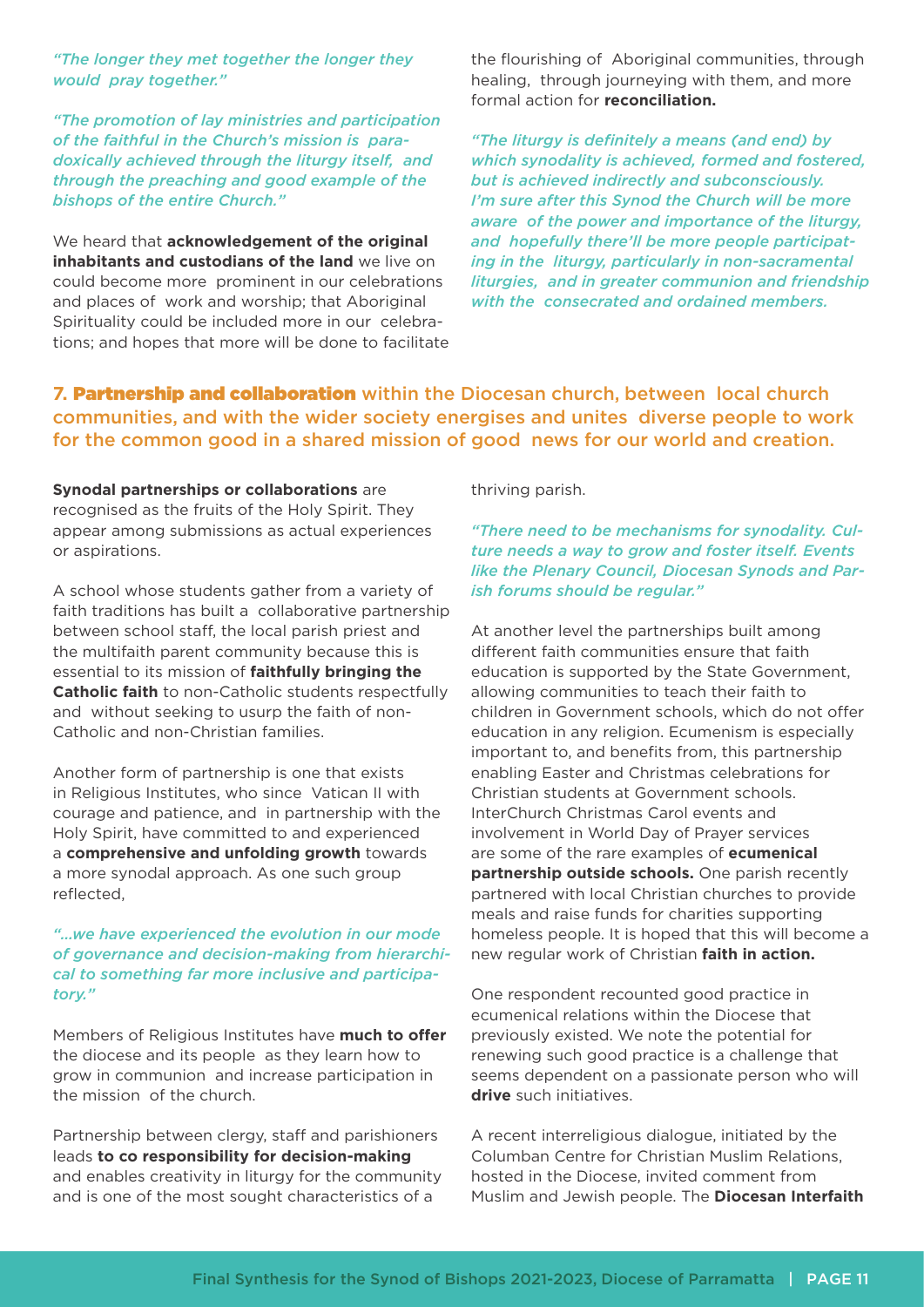**Commission** is a welcome initiative.

We heard **obstacles to partnership** include lack of commitment in one or more parties, resistance to the reform that partnership might bring, lack of communication, and structures that do not facilitate the work of the partnership. The most

common example of this is limited shared decisionmaking in parishes. Some parishioners feel their gifts and talents are overlooked, or noted the risk to synodality of many roles being taken by the same few people. A few voices asked for Canon law reform to allow pastoral councils a deliberative vote.

# **Conclusions**

The conclusions from the synodal process followed in the Church of Parramatta fall into two groups:

- i. ongoing commitment by the Church of Parramatta to conversion and synodality.
- ii. matters calling for further discernment by the Universal Church

# **(i) Ongoing commitment by the Church of Parramatta to conversion and synodality**

**Going out into the deep: A mission to welcome in and to go out together towards the Kingdom of God**

In 2019, Bishop Vincent Long gave a mandate to the Diocese: *"Go out into the deep. Become the Church Christ calls us to be."*

*"We need to create a church that is more humble, transparent, accountable to the faithful and even to the community at large…The time has come for the church to be truly the church of the baptised and together, with the ordained, all the people of God, all of us, can create that new culture that we long for – a culture of humility, accountability and service – which is at the heart of the Gospel."*<sup>4</sup>

At the heart of the Church there is always the Gospel. At the heart of the Gospel is Jesus, who, in word and action, spoke of a loving God: *"always more expansive than we can imagine, always more merciful, always more inclusive, always more compassionate. Jesus came as teacher of God's kingdom; he shone God's Wisdom upon the situations of those who were poor, marginalized or broken in any way, and it revealed a God of uncompromising compassion."*5 The Church we strive to become is a Church that makes this God "present and in a sense visible" to each other, to the communities in which we live, to our world and to creation.6

Throughout this process of listening and discernment, we have tried to be attentive to the voice of the Spirit in discerning the next steps for our church, so our journeying forward serves this mission. With Bishop Long, we pray, *"may the Holy Spirit accompany us as we move boldly into the direction of the Kingdom. Let's have the courage to launch ourselves into the deep."*

#### **And so…**

#### **The Church in Parramatta will continue its commitment to conversion and synodality.**

In moving forward, the Church in Parramatta will continue in an ongoing way its commitment to conver-

<sup>4</sup> Bishop Long, Address to Diocesan Forum, Go out into the Deep, 13 July 2019

<sup>5</sup> To be published 2022.

<sup>6</sup> Vatican Council II, "The Church in the Modern World," para 21.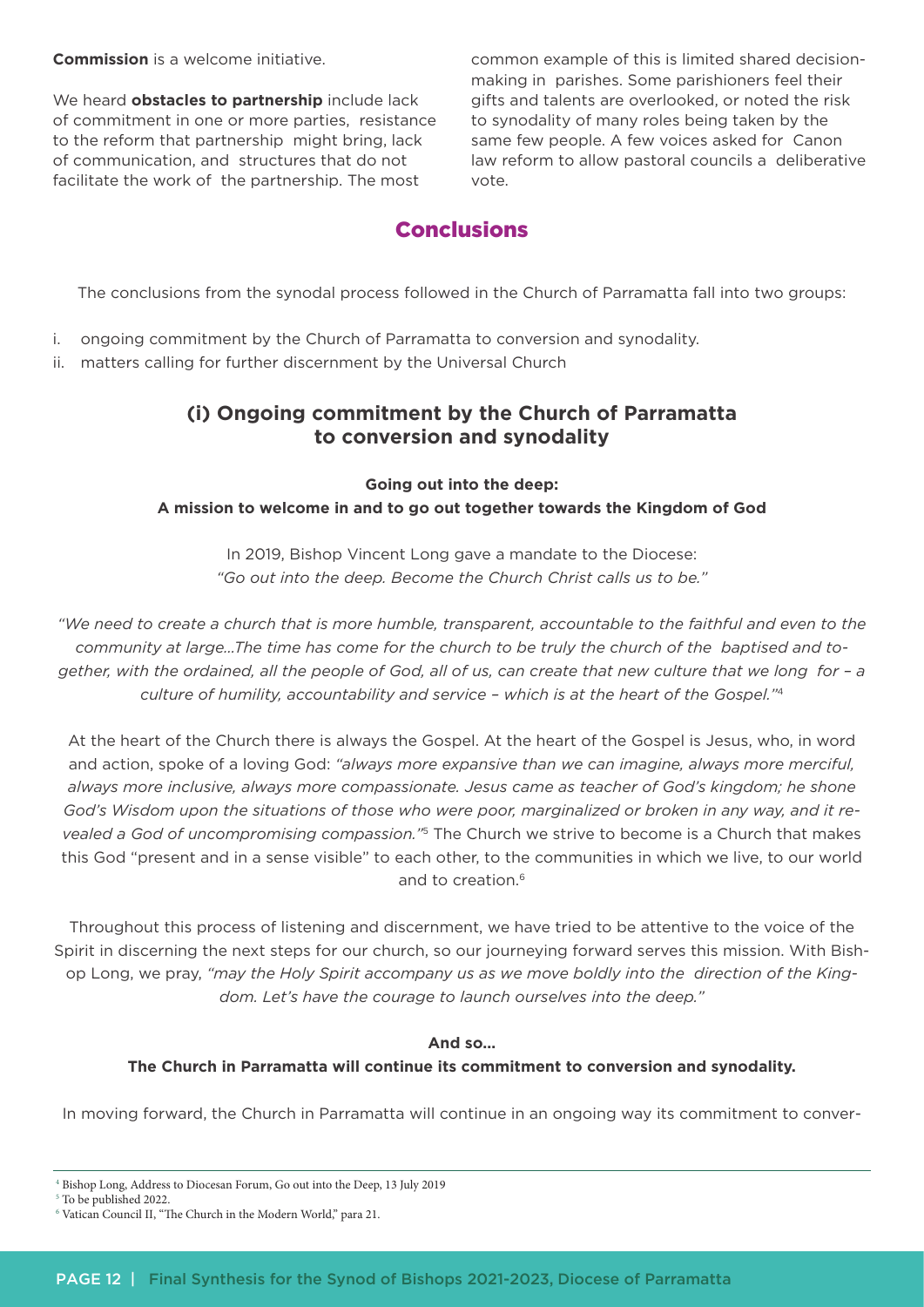sion towards a more synodal church in the **spirit of Vatican II and the urging of Pope Francis.** Attentive to the Spirit guiding us towards greater synodality, we will endeavour to be mindful in language, our gatherings and actions to be attuned to being hospitable in our welcome to all, especially those most on the margins, such as the divorced, members of the LGBTQIA+, the Aboriginal communities, the refugee and asylum seekers, the abandoned, overlooked and those who feel estranged from the Church.

*In a synodal Church solidarity and service to the poorest needs to be explicit. "God beckons us in the people at the margins of society."* <sup>7</sup>

We will **reach out pastorally** to walk together with those in our Church who are troubled by the Pope's call to synodality. *The Diocese makes a commitment to specific and immediate action arising from the synodal process.*

We believe the Spirit is calling us to the following immediate clear actions:

#### Action 1.

#### Purposefully develop further the existing culture of synodality and shared mission to follow Jesus in our time and place through:

- a. Initiating a period of **intentional shared reflection** on what "being a synodal Church" **means**, especially for the **ordained** and all those who **hold**, or who are **aspiring to**, positions of leadership in our diocesan Church and its ministries,
- b. Recognising the significance of the change to develop **mechanisms to support** the ordained to transition towards synodal leadership
- c. Unearthing, analysing and addressing the **structural and cultural factors** which have led to the occurrences of abuse by members of the Church and its mismanagement by Church leaders,
- d. Drawing on the advice of experts and existing good practice, to develop a plan of action for the diocese and individual parishes, in response to the **trauma, hurt and alienation** occasioned by the Church in all forms, especially with respect to the sexual abuse of children, for example, a recognition in ritual of this suffering,
- e. Attending to the **education and formation of all the faithful in spirituality** that is well-grounded in contemporary scripture, ecclesiology and theology and Catholic social teaching as an ongoing priority.

#### Action 2.

#### Purposefully and respectfully seek a deeper understanding of Aboriginal spirituality and culture to:

- a. Move **towards authentic reconciliation** with the Aboriginal communities of this region for example, incorporation of appropriate "Acknowledgement of Country" rituals into regular liturgies, signage on church properties and indigenous sacred art.
- b. **Walk with and learn from** local Elders and their communities.
- c. Bring about a more **integral** and **sustainable stewardship** of the earth.

<sup>7</sup> Bishop Vincent Long OFM Conv. pers. Comm.14 April 2022